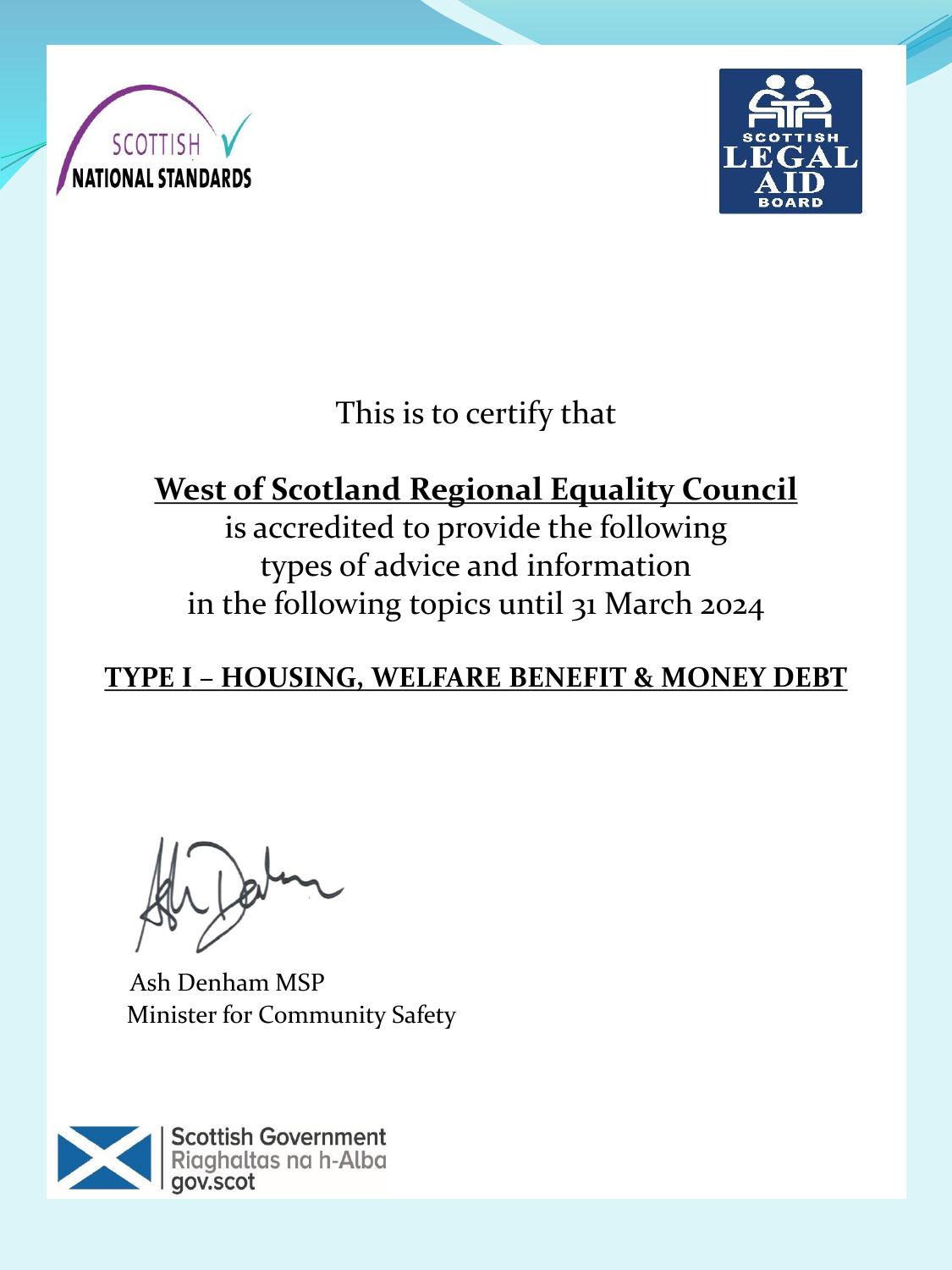### **2 Housing Specific Competences**

- 2.1 Rent Arrears Type I
- 2.3 Universal Credit for housing costs and Housing Benefit Adviser competences – Type I
- 2.4 Disrepair in Rented Housing Type I
- 2.5 Housing Options Type I
- 2.6 Discrimination in Housing Type I
- 2.7 Eviction Type I
- 2.8 Anti-Social Behaviour Type I
- 2.9 Harassment and Illegal Eviction– Type I
- 2.10 Homelessness Type I
- 2.11 Relationship Breakdown Type I
- 2.12 Rent: Private Sector Type I
- 2.13 Security of Tenure Type I
- 2.14 Statutory Tenancy Rights Type I
- 2.15 Repair and Improvement Grants Type I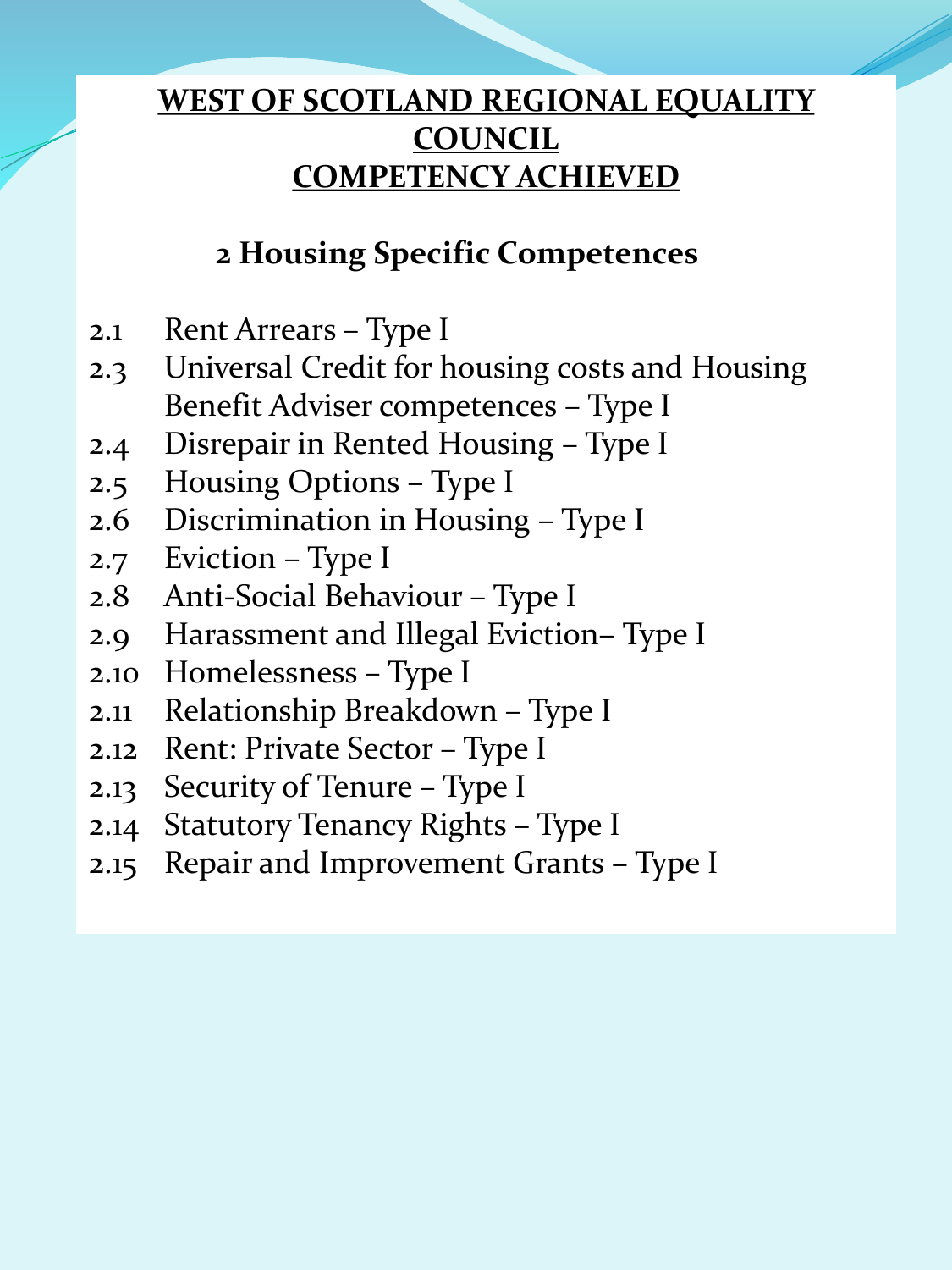## **3 Money and Welfare Benefits Related to Advice Competences – Foundation Knowledge**

- 3.1 Administrative Structure of the Benefits and Tax Credits Systems – Type I
- 3.2 National Insurance Scheme Type I
- 3.3 Claims & Backdating Type I
- 3.4 Decision-Making, Disputes and Appeals Type I
- 3.5 Benefit & Tax Credit Overpayments Type I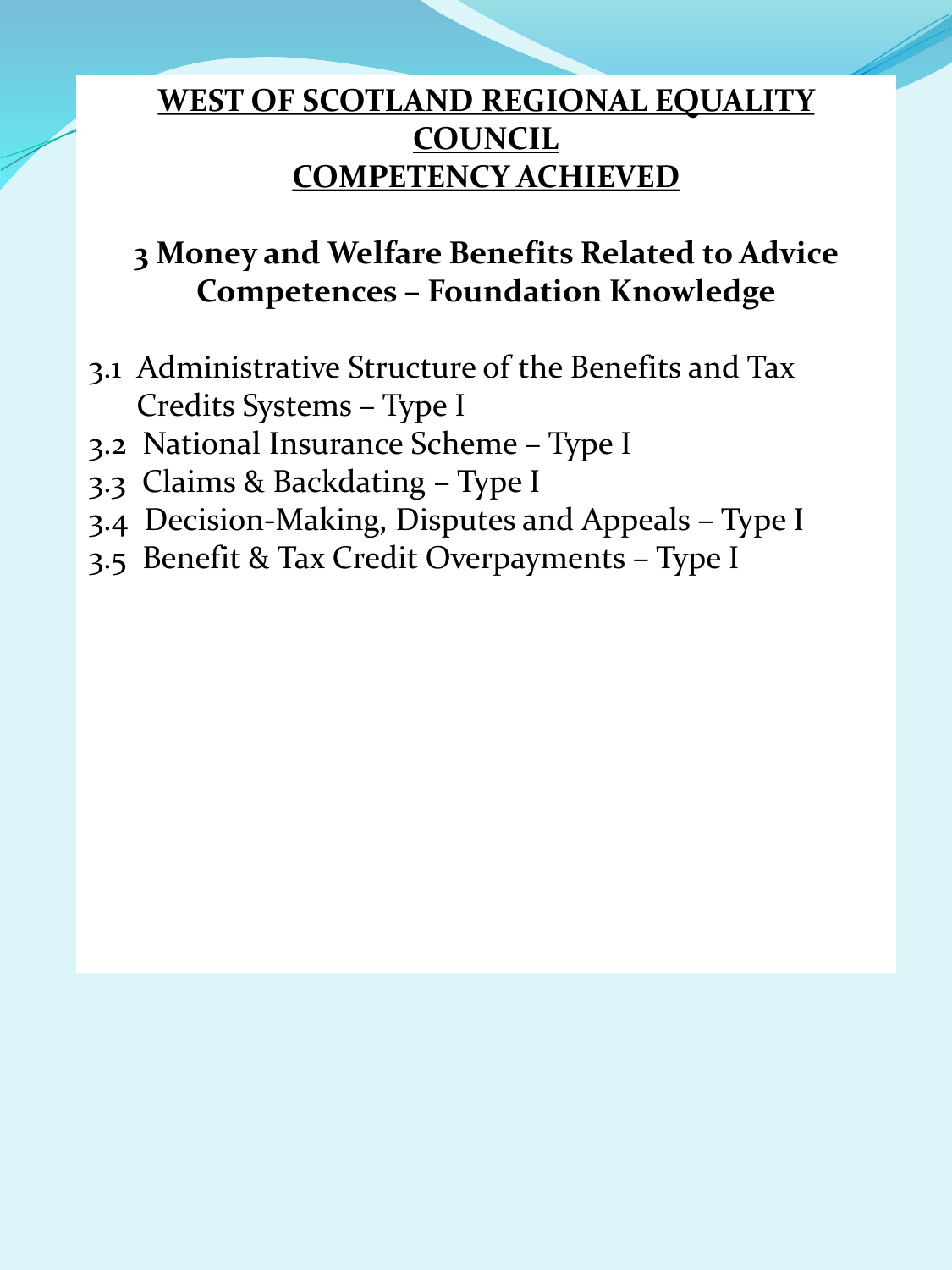## **4 Money and Welfare Benefits Related Advice Competences – Specialist Areas**

- 4.1 Means-Tested Benefits Type I
- 4.2 Universal Credit Type I
- 4.3 Tax Credits Type I
- 4.4 The Social Fund & the Scottish Welfare Fund– Type I
- 4.5 The Impact of Work on Benefits Type I
- 4.6 Child Element of Universal Credit, Child Benefit, Kinship Care Allowance & Guardian's Allowance – Type I
- 4.7 State Retirement Pension Type I
- 4.8 Personal Independence Payment, Disability Living Allowance & Attendance Allowance – Type I
- 4.9 Benefits for People who have Limited Capability for Work – Type I
- 4.12 Carers Allowance Type I
- 4.13 Jobseeker's Allowance– Type I
- 4.14 Benefits for Maternity, Paternity and Adoption Type I
- 4.15 Bereavement Benefits Type I